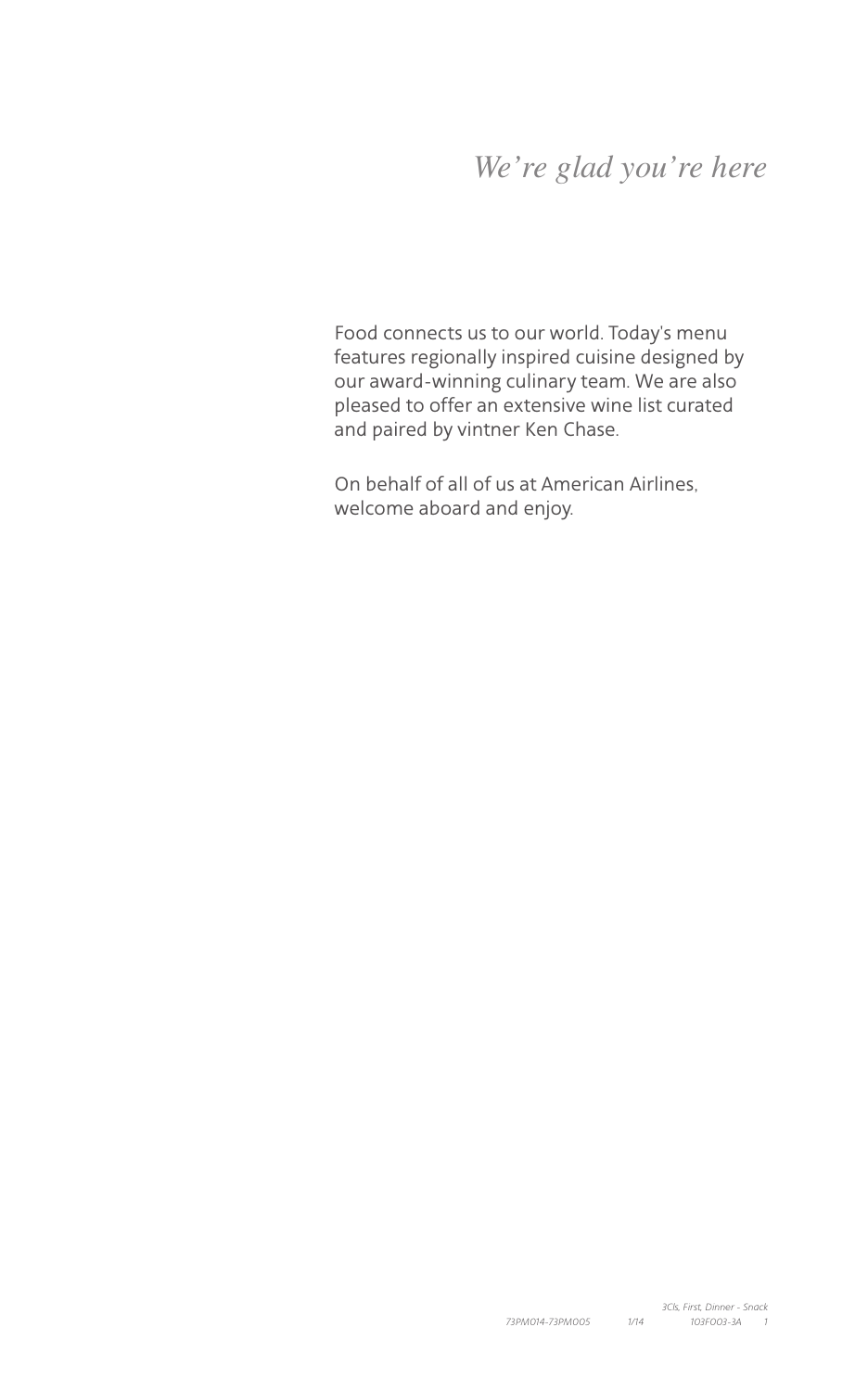# *Menu*

#### STARTERS Marinated Cheese Antipasto

or

#### Thai-seasoned Breast of Chicken *With grilled pineapple and watermelon, served with Asian mint dressing*

### SALAD Seasonal greens and fresh vegetables offered with chile cucumber salad and Cajun-style roasted chicken breast

*With your choice of classic Caesar dressing or premium extra virgin olive oil and balsamic vinegar*

*Upon customer request, the salad may be available without chicken*

*Assorted gourmet breads will be served with your meal*

#### ENTRÉES Grilled Fillet of Beef *Served with sautéed spinach and kale, accompanied by potatoes au gratin*

*An American Classics item*

#### Pumpkin Seed Crusted Breast of Chicken

*With brown butter sauce, served with sugar snap peas and mashed sweet potatoes*

### Cheese Tortellini and Manicotti Duo

*Tortellini with pesto Alfredo sauce, accompanied by Florentine Manicotti with Mediterranean tomato sauce*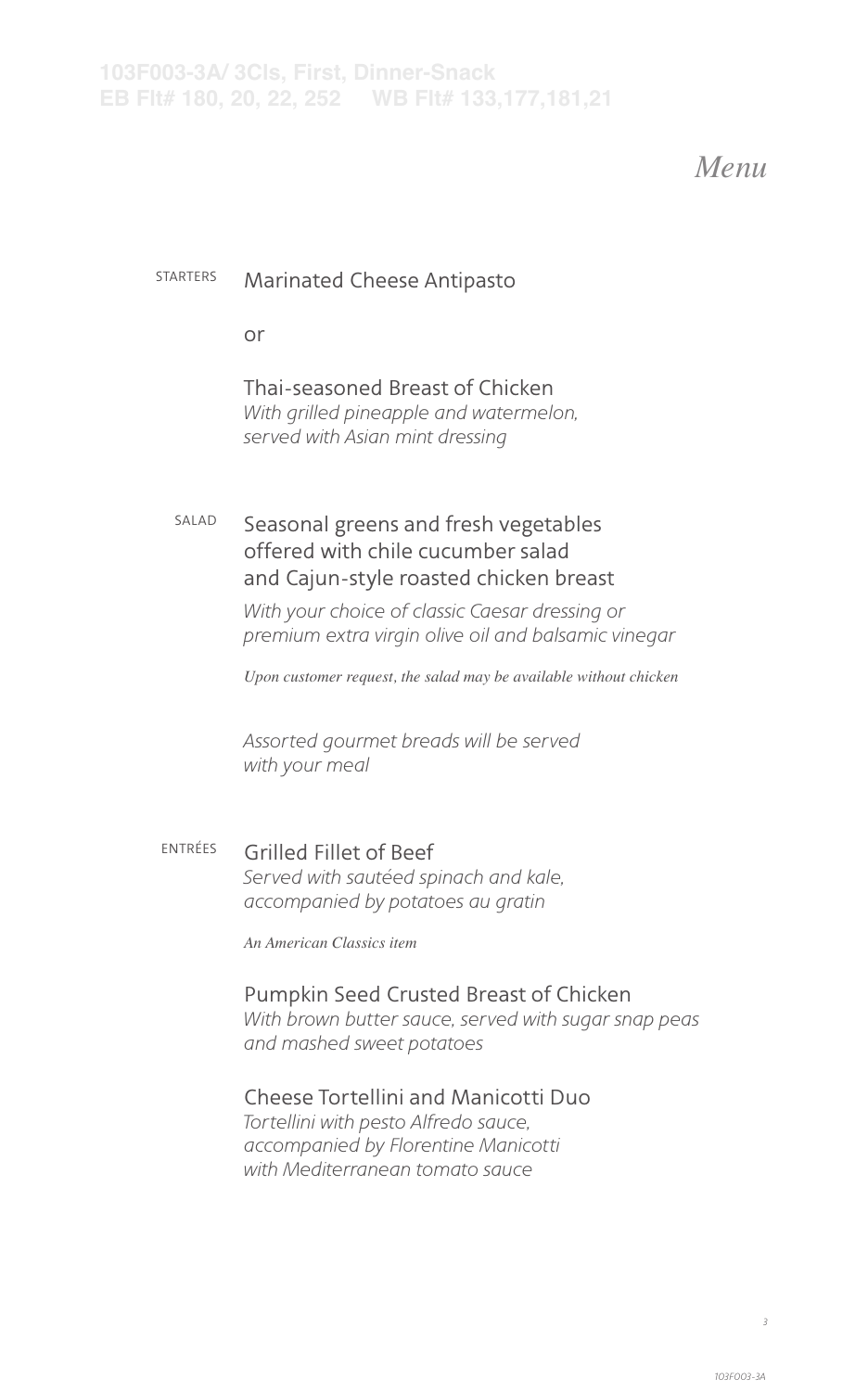

### DESSERT Traditional Ice Cream Sundae

*Vanilla ice cream with your choice of hot fudge, butterscotch or seasonal berry toppings, whipped cream and pecans*

Grand Marnier Fruit Salad

# Light Refreshment

*Offered prior to arrival*

Whole Fruit and Snacks *A selection of fresh seasonal fruit and premium snacks*

Cookies *Freshly baked on board*

*We apologize if your first selection is not available.*

*To reserve your entrée choice before your next flight, please visit www.aa.com/menu*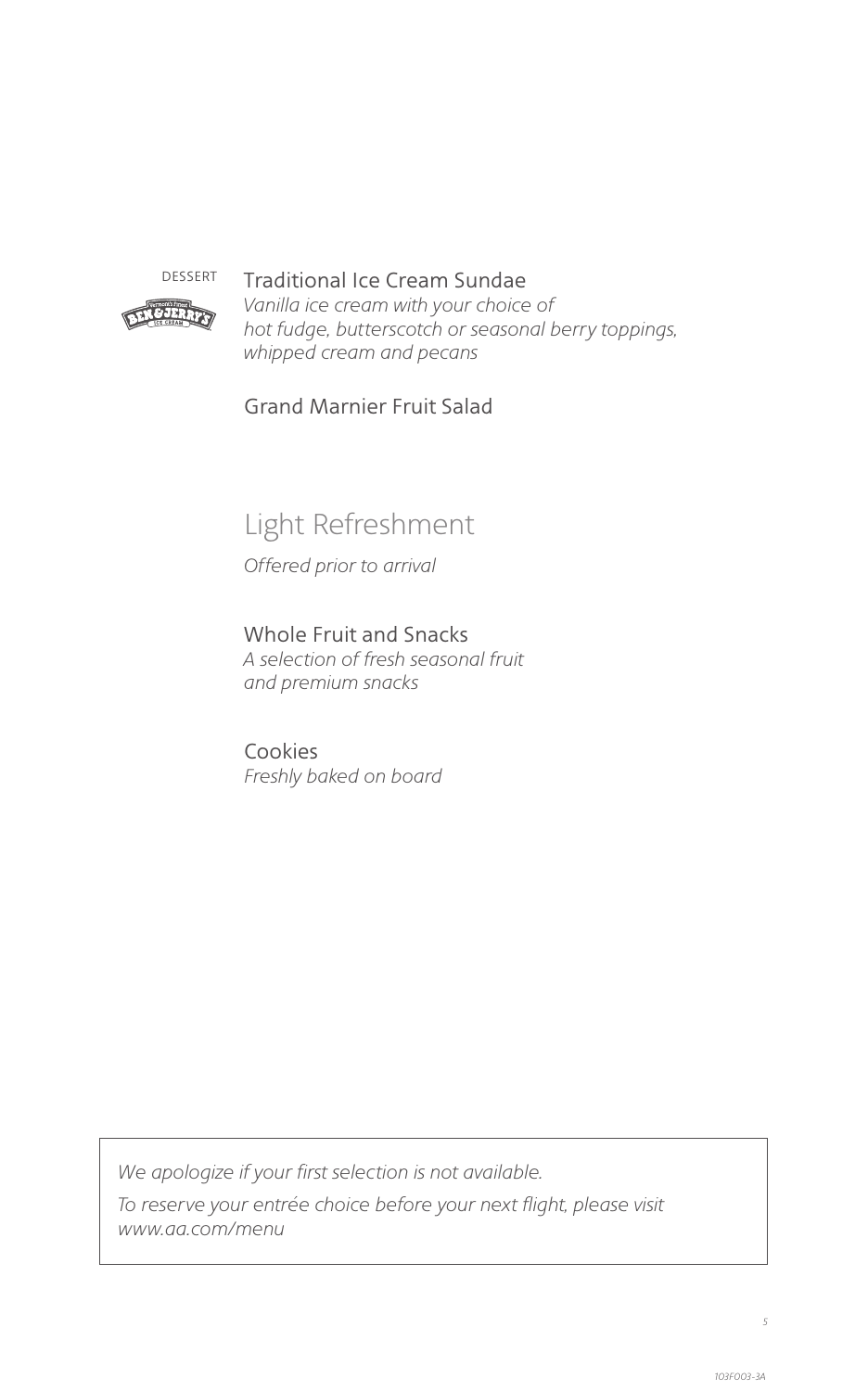**203C003-3A/ 3Cls, Business, Dinner-Snack EB Flt# 22,20,180,252 WB Flt# 181,133,177,21**

*Menu*

STARTER Thai-seasoned Breast of Chicken *With grilled pineapple and watermelon, served with Asian mint dressing*

### SALAD Seasonal greens and fresh vegetables offered with chile cucumber salad

*With your choice of classic Caesar dressing or premium extra virgin olive oil and balsamic vinegar*

*Assorted gourmet breads will be served with your meal*

ENTRÉES Grilled Fillet of Beef *Served with sautéed spinach and kale, accompanied by potatoes au gratin*

*An American Classics item*

## Pumpkin Seed Crusted Breast of Chicken

*With brown butter sauce, served with sugar snap peas and mashed sweet potatoes*

#### Cheese Tortellini and Manicotti Duo

*Tortellini with pesto Alfredo sauce, accompanied by Florentine manicotti with Mediterranean tomato sauce*